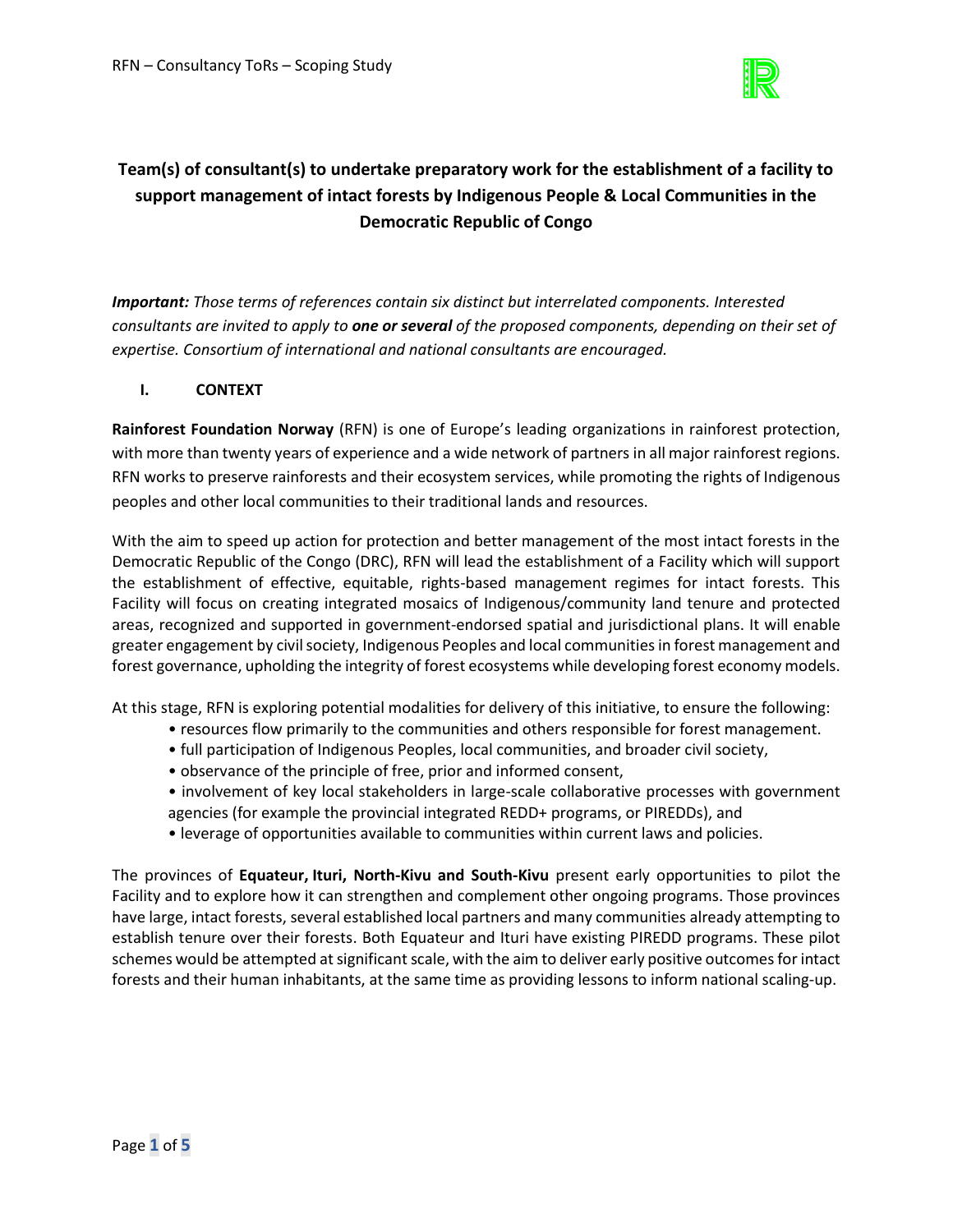# **II. OVERALL OBJECTIVE**

Under the coordination of the Rainforest Foundation Norway and guidance of a steering committee, the complementary work of the selected teams of consultants will contribute to 1. Inform the modalities of the Facility, 2. Refine the theory of change, 3. Contribute to establishing the roadmap for its following phase. The work is structured as six components.

# **III. COMPONENTS**

## **Component 1:** Modalities - Comparative analysis of existing models

**Ouctome 1:** Conduct a comparative analysis of the most effective/robust institutional models that similar initiatives to the Facility have adopted either in the DRC, regionally or elsewhere in similar contexts. Analysis shall include description of strengths, weaknesses, risks, resilience, possible limitations in a DRC specific context etc.

## **Indicative number of person-days:** 25

**Deliverable and deadline:** First draft final report 15<sup>th</sup> of June. Final report: 30<sup>th</sup> of June.

# **Component 2:** Legal analysis

**Outcome 2.1:** Conduct a comparative analysis of the legal implications of the different models early listed in Outcome 1.

**Outcome 2.2:** For each shortlisted model (see interim milestone below)**,** provide a detailed roadmap for the Facility to become legally operational in the DRC.

# **Indicative total number of person-days for both outcomes:** 15

Deliverable and deadline: Report Outcome 2.1: 30<sup>th</sup> of June. First draft report Outcome 2.2: 14<sup>th</sup> of August. Final report Outcome 2.2: 28<sup>th</sup> of August.

*NB: Final report will be established after the interim workshop described below.*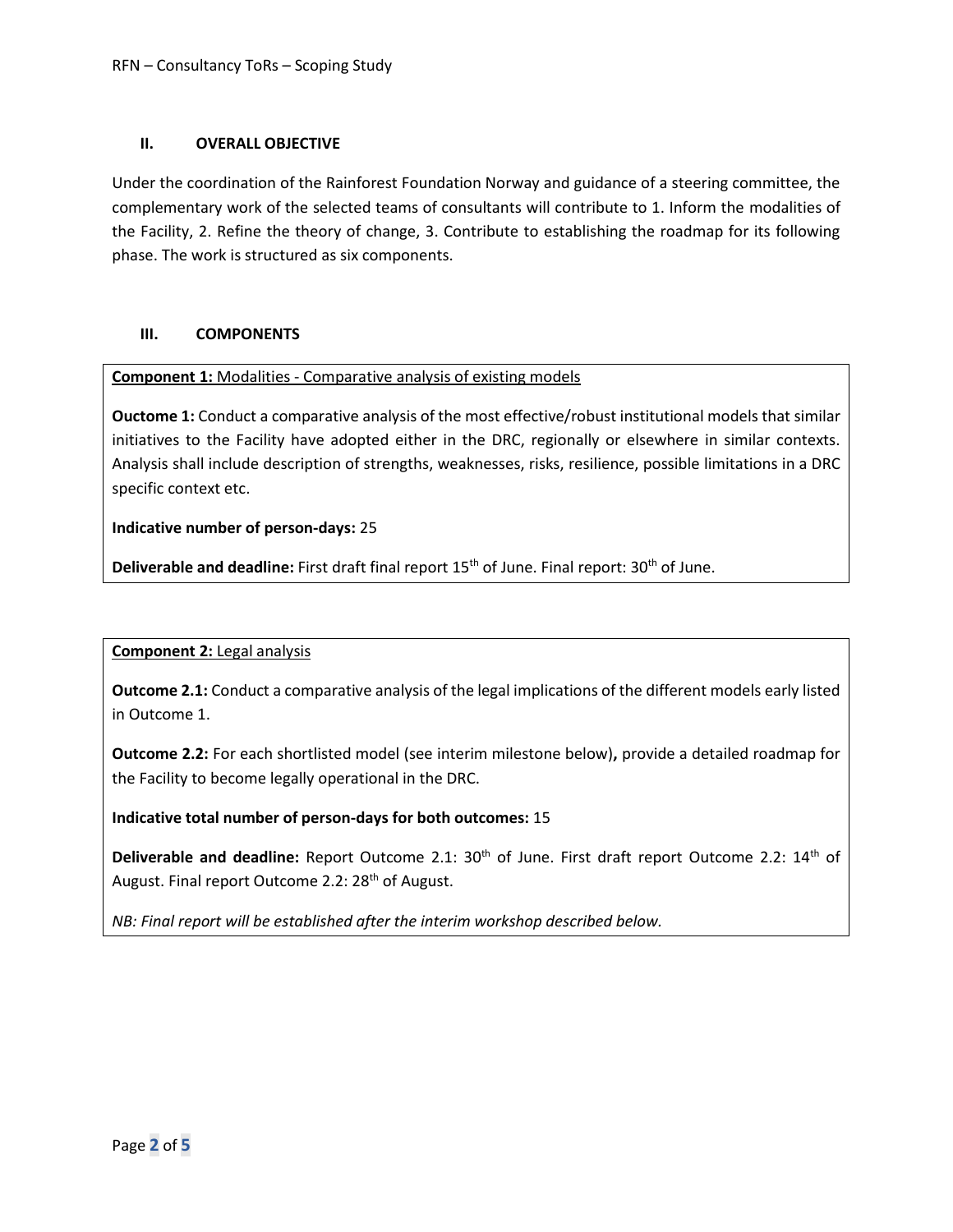#### **Component 3:** Strategic analysis

**Outcome 3:** Develop a strategic review of the relevant current and upcoming reforms/ programs/ projects relating primarily to the sectors of land tenure, forests, conservation (incl. legal status and management plan of protected areas), climate change and land use planning. This review will include an update on the status of the different processes, and how the Facility could effectively relate/contribute to/complement them. Reforms/programs/projects in other domains (such as infrastructures, mining, hydrocarbon, agriculture, development/plan, decentralization process) that have - or might have in the coming 3 years - significant impacts on forests and/or IPLC's rights should also be described and analyzed in relation to the Facility.

**Indicative number of person-days:** 20

Deliverable and deadline: First draft final report 15<sup>th</sup> of June. Final report: 30<sup>th</sup> of June.

#### **Component 4:** Stakeholders' mapping

**Outcome 4:** Establish a list of all relevant stakeholders (incl. government and civil society actors, international environmental and development organizations and agencies, academic and research institutions, and private sector actors, at national level and in the proposed pilot provinces) and a preliminary description of how they could relate to the Facility

**Indicative number of person-days:** 20

**Deliverable and deadline:** First draft final report 15<sup>th</sup> of June. Final report: 30<sup>th</sup> of June.

#### **Component 5:** Field assessment

**Outcome 5:** Identify and assess environmental/economic/social potentialities of the Facility at local level in the targeted provinces. Map targeted action opportunities for investment and impact. Map needs and opportunities around each landscape identified for early projects of the Facility. At this stage, 3 landscapes per province are envisioned, this will be specified with the consultant during the finalization of the terms of reference. Identify the level of threats on forest integrity. Assess possibility of mosaic approach and links to spatial planning processes, opportunities of livelihood development, risks & barriers. Interview local stakeholders (incl. IPCLs, CSOs, authorities and administration, PIREDD). Assess local capacities. Make suggestions to refine theory of change of the Facility.

**Deliverable and deadline:** Interim report: 15<sup>th</sup> of July. First draft final report 2<sup>nd</sup> of September, final report 16<sup>th</sup> of September

**Indicative number of person-days:** 40 per province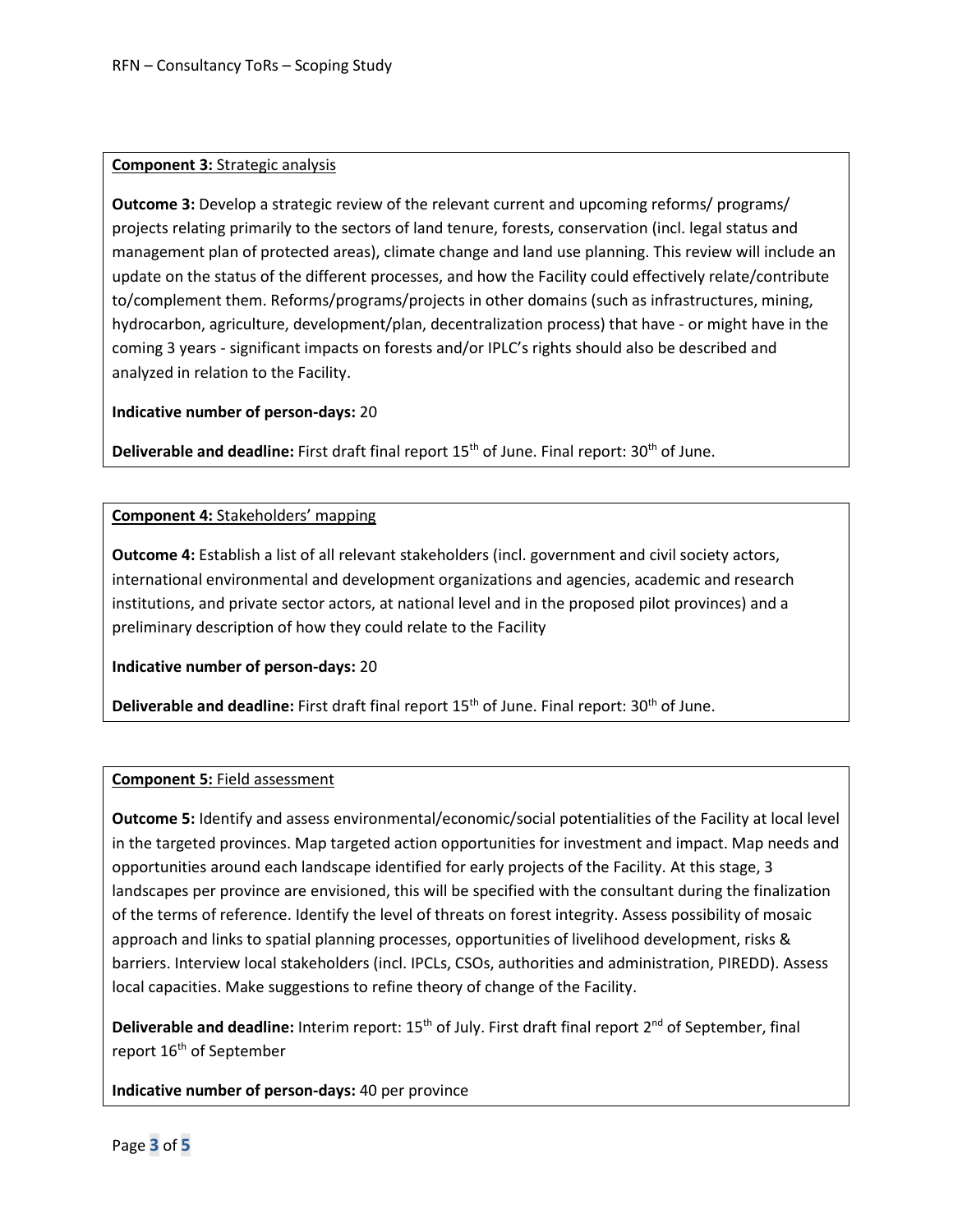**Interim milestone (1st week of August)**: Once final reports of components 1, 3 and 4, and interim reports of components 2 and 5 are delivered, the teams of consultants will be invited to present their findings in a virtual workshop. Based on these findings, the Steering Group will select a shortlist of possible models for the Facility, for detailed analysis and consultation. *Component 6 will be grounded in the conclusions of this interim workshop.*

**Indicative number of person-days:** 3

**Component 6:** Modalities and roadmap for phase 2

**Outcome 6:** Based on formal interviews with key stakeholders, re-assess and refine the possible models for the Facility and draft a roadmap for the actual design of the Facility until its official launch.

**Deliverable and deadline:** First draft final report 2<sup>nd</sup> of September, final report 16<sup>th</sup> of September

**Indicative number of person-days:** 15

**Final milestone (Last week of September)**: All consultancy teams will be required to share their findings in a workshop to be organized by RFN in Kinshasa to agree on the preferred modality, the refined theory of change, and a roadmap for the next phase of the establishment of the Facility.

**Indicative number of person-days:** 6

### **PLEASE NOTE: All deliverables will have both a French and an English final version.**

### **IV. SELECTION CRITERIA**

The review shall be carried out by one or more teams of consultants with each team addressing one or more of the listed components, according to their expertise.

The combined qualifications of each team shall as a minimum constitute 15 years' experience from working on relevant issues. Suitable teams will have in-depth knowledge and expertise on DRC institutions and context, forest and climate, community-based forest management and conservation.

Among the proposed teams, RFN will select the teams that provide best value for money based on a consideration of a) to what extent the team are well suited for the task, emphasizing in-depth expertise (including academic work and/or implementation) and the relevance of the specific technical expertise and experience of the team member(s), and b) the costs expressed in daily fees.